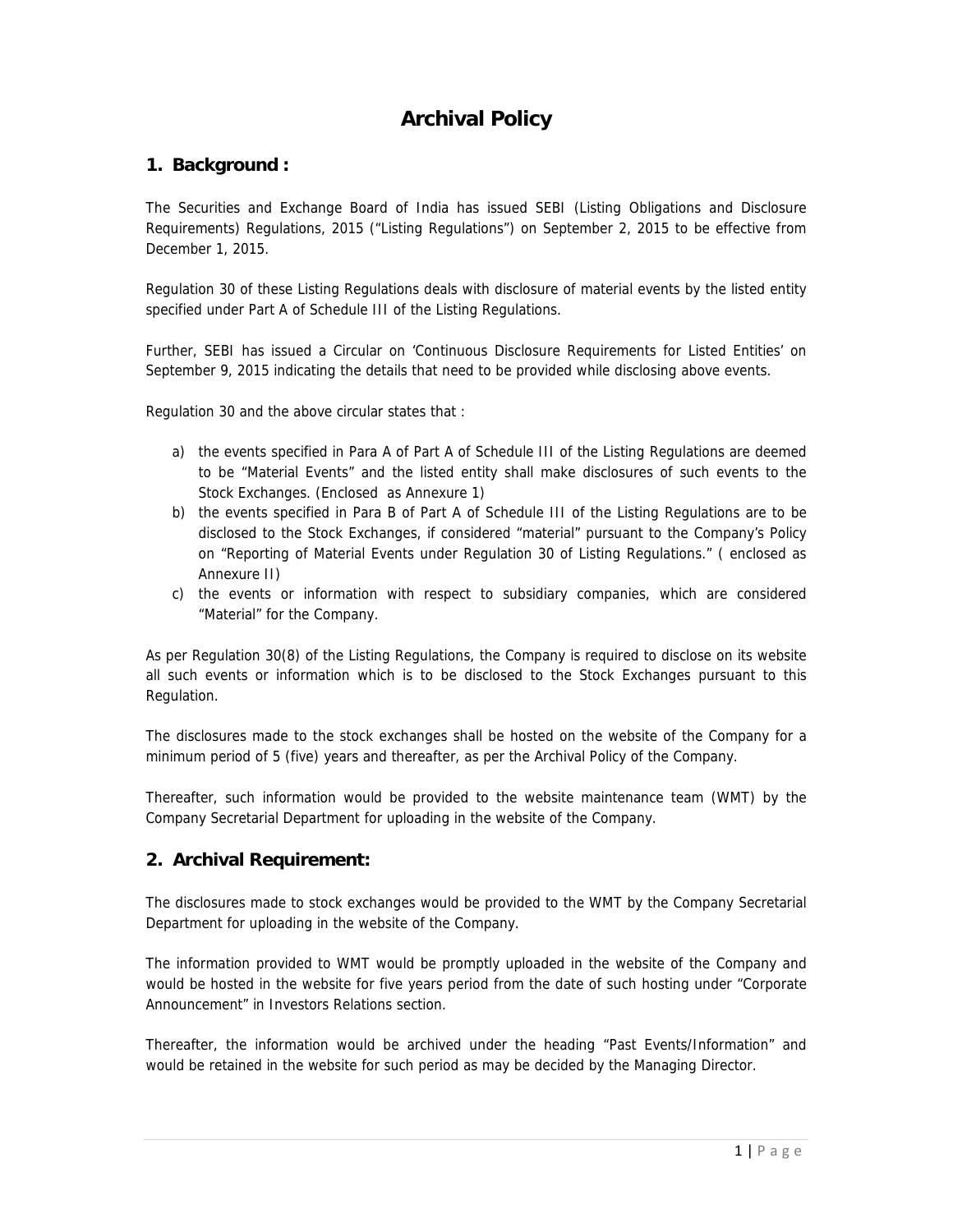# **3. Review of the Policy**:

In case there are any regulatory changes requiring modifications to the Policy, the Policy shall be reviewed and amended with due approval from the Managing Director. However, the amended regulatory requirements will supersede the Policy till the time Policy is suitable amended.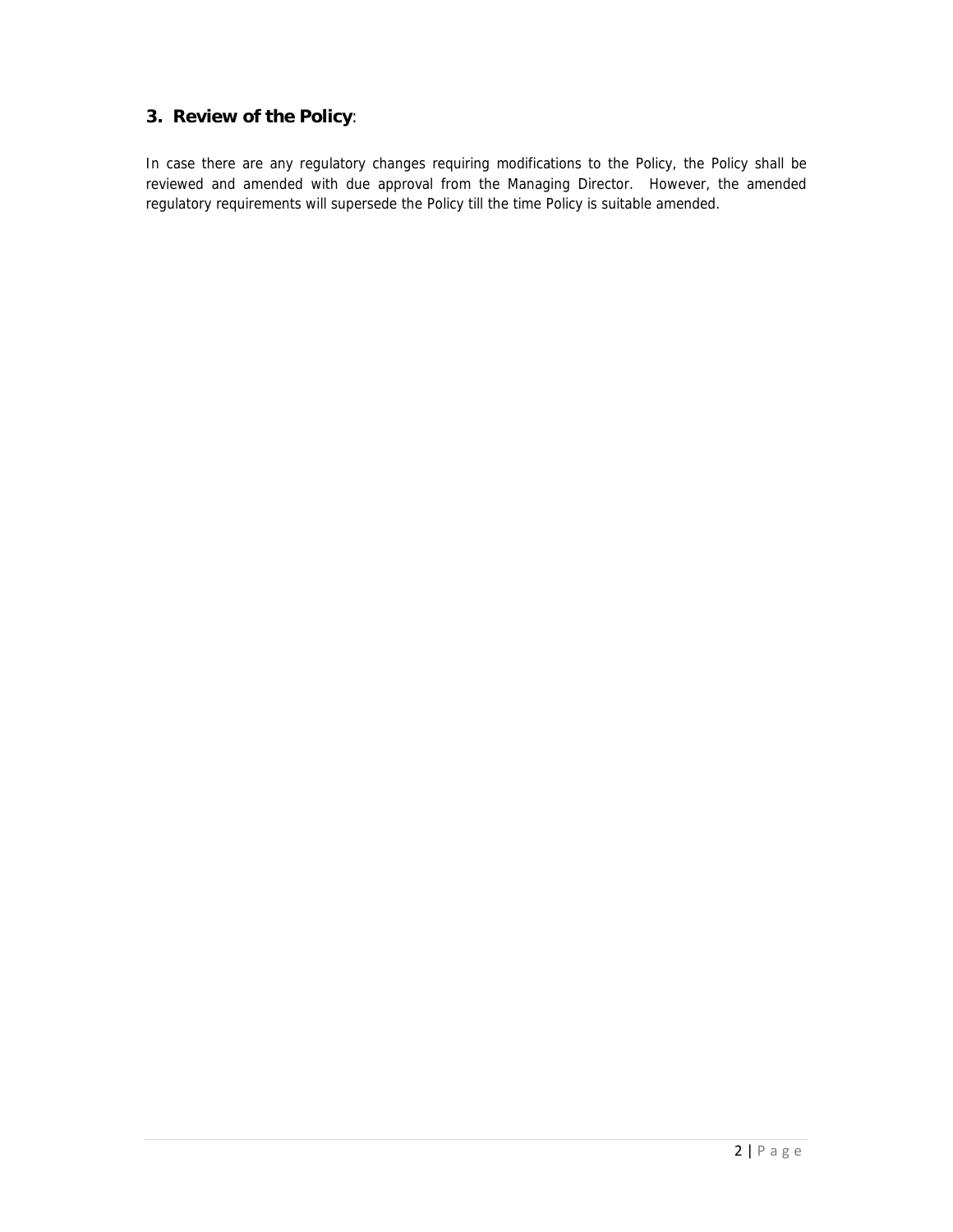### **Annexure I**

The Indicative list of information, whether material or not, which shall be published in the website of the Company under the "Corporate Announcement Section" and would be subject to the Archival Policy of the Company, are as under :

- 1 Acquisition(s) (including agreement to acquire), Scheme of Arrangement (amalgamation/ merger/demerger/ Restruring), or sale or disposal of any unit(s) division(s) or subsidiary of the listed entity or any other restructuring.
- 2 Issuance or forfeiture of securities, split or consolidation of shares, buy back of securities, any restriction on transferability of securities or alteration in terms or structure of existing securities including forfeiture, reissue of forfeited securities, alteration of calls, redemption of securities etc;
- 3 Revision in Rating(s) ;
- 4 Outcome of meetings of the Board of Directors in respect of ;
	- 4.1 dividends and/or cash bonuses recommended or declared or the decision to pass any dividend and the date on which dividend shall be paid/dispatched;
	- 4.2 any cancellation of dividend with reasons thereof;
	- 4.3 the decision on buy back of securities;
	- 4.4 the decision with respect to fund raising proposed to be undertaken;
	- 4.5 increase in capital by issue of bonus shares through capitalisation including the date on which such bonus shares would be credited/dispatched;
	- 4.6 reissue of forfeited shares or securities, or the issue of shares or securities held in reserve for future issue or the creation in any form or manner of new shares or securities or any other rights, privileges or benefits to subscribe to;
	- 4.7 short particulars of any other alterations of capital, including calls;
	- 4.8 financial results;
	- 4.9 decision on voluntary delisting by the listed entity from stock exchange(s)
- 5. Agreements (viz. Shareholder agreement(s), joint venture agreement(s), family settlement agreement(s) (to the extent that it impacts management and control of the listed entity), agreement(s)/treaty(ies)/contract(s) with media companies) which are binding and not in normal course of business, revision(s) or amendment(s) and termination(s) thereof;
- 6. Fraud/ defaults by promoter or key managerial personnel or by the listed entity or arrest of key managerial personnel or promoter.
- 7. Change in directors, key material personnel (Managing Director, Chief executive Officer, Chief Financial Officer, Company Secretary etc.), Auditor and Compliance Officer;
- 8. Appointment or discontinuation of share transfer agent;
- 9. Issuance of notices, call letters, resolutions and circulars sent to shareholders, debenture holders or creditors or any class of them or advertised in the media by the listed entity;
- 10. Proceedings of annual and extraordinary general meetings of the listed entity;
- 11. Amendments to memorandum and articles of association of listed entity, in brief;
- 12. Schedule of analyst or institutional investor meet and presentations on financial results made by the listed entity to analysts or institutional investors.